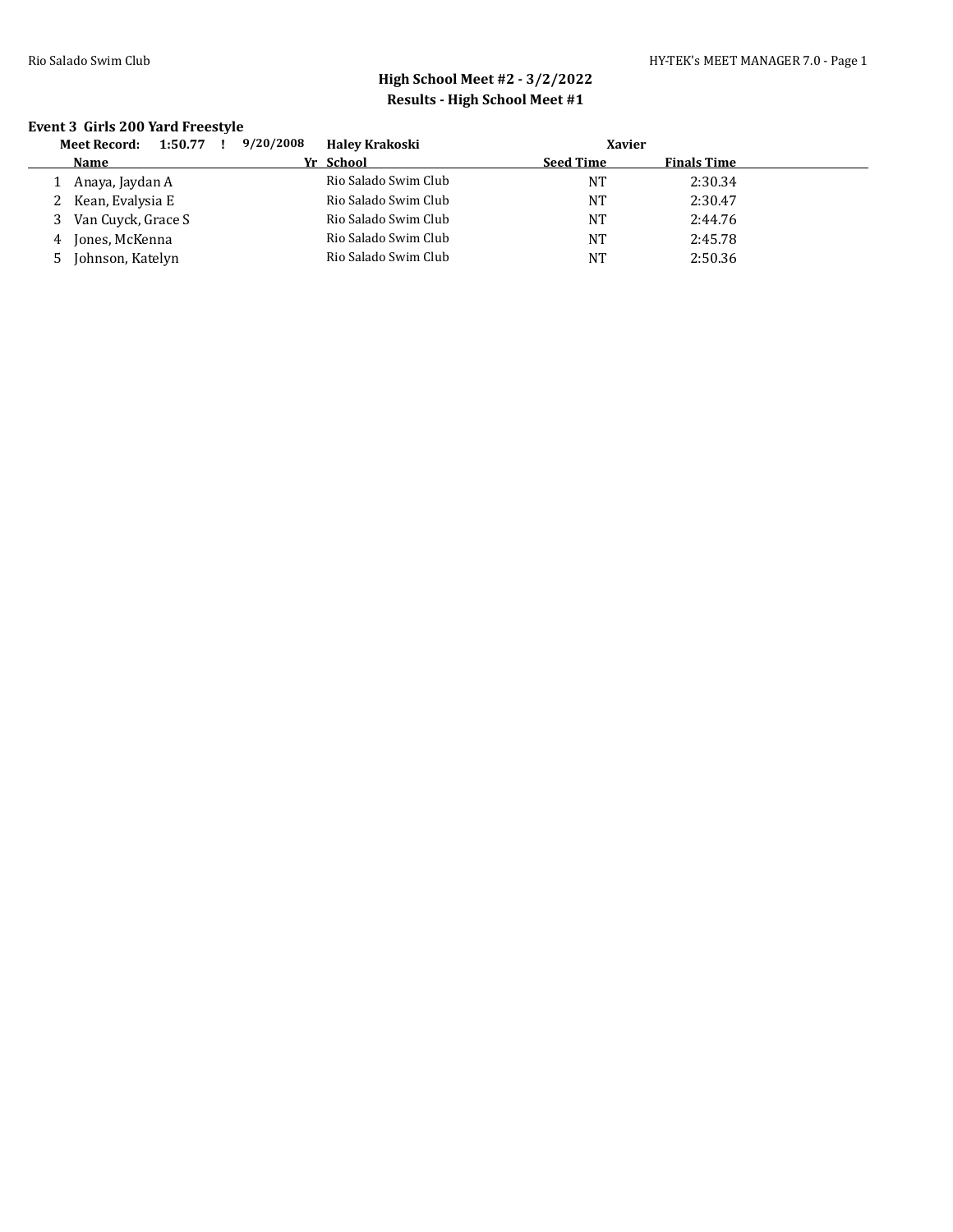### **Event 4 Boys 200 Yard Freestyle**

|       | <b>Meet Record:</b><br>1:37.46 | 9/11/2010 | <b>Tyler Messerschmidt</b> |                  | <b>Desert Edge</b> |  |
|-------|--------------------------------|-----------|----------------------------|------------------|--------------------|--|
|       | Name                           |           | Yr School                  | <b>Seed Time</b> | <b>Finals Time</b> |  |
|       | Hickie, Garret M               |           | Rio Salado Swim Club       | <b>NT</b>        | 2:06.37            |  |
| 2     | Greer, Nick L                  |           | Rio Salado Swim Club       | NT               | 2:08.73            |  |
| 3     | Morse, Devon M                 |           | Rio Salado Swim Club       | 2:30.89          | 2:26.32            |  |
| 4     | Lebedies, Dylan                |           | Rio Salado Swim Club       | NT               | 2:29.06            |  |
| 5.    | Asparuhov, Ivan R              |           | Rio Salado Swim Club       | NT               | 2:33.79            |  |
| 6     | Heeg, Colvin S                 |           | Rio Salado Swim Club       | NT               | 2:38.29            |  |
|       | Hansen, Brady S                |           | Rio Salado Swim Club       | NT               | 2:38.45            |  |
| 8     | Cheng, Ryu                     |           | Rio Salado Swim Club       | NT               | 2:39.94            |  |
| 9     | Kasten, Alex D                 |           | Rio Salado Swim Club       | 2:49.80          | 2:41.16            |  |
| $*10$ | Jung, Tayten                   |           | Rio Salado Swim Club       | <b>NT</b>        | 2:43.51            |  |
| $*10$ | Heeg, Nolan A                  |           | Rio Salado Swim Club       | NT               | 2:43.51            |  |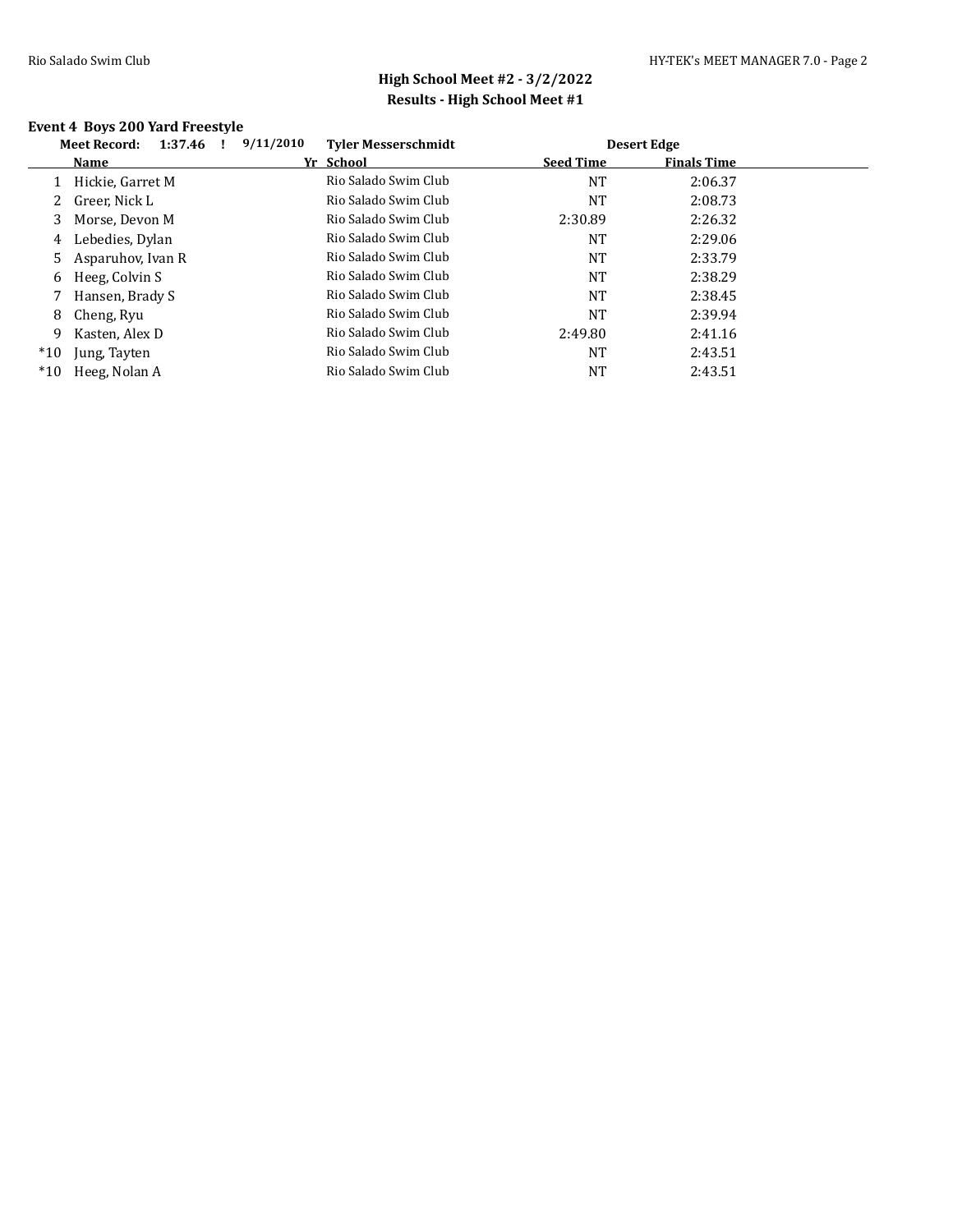#### **Event 5 Girls 200 Yard IM**

| 2:06.03<br><b>Meet Record:</b><br>Ι. | 9/15/2007<br><b>Christine Olson</b> | Mesquite         |                    |  |
|--------------------------------------|-------------------------------------|------------------|--------------------|--|
| Name                                 | Yr School                           | <b>Seed Time</b> | <b>Finals Time</b> |  |
| Infanger, Ainsley                    | Rio Salado Swim Club                | NT               | 2:48.97            |  |
| Kwakkestein, Catherine S             | Rio Salado Swim Club                | NT               | 2:55.54            |  |
| Bird, Erica T                        | Rio Salado Swim Club                | <b>NT</b>        | 3:05.83            |  |
| --- Mobley, Maddie K                 | Rio Salado Swim Club                | NT               | NS                 |  |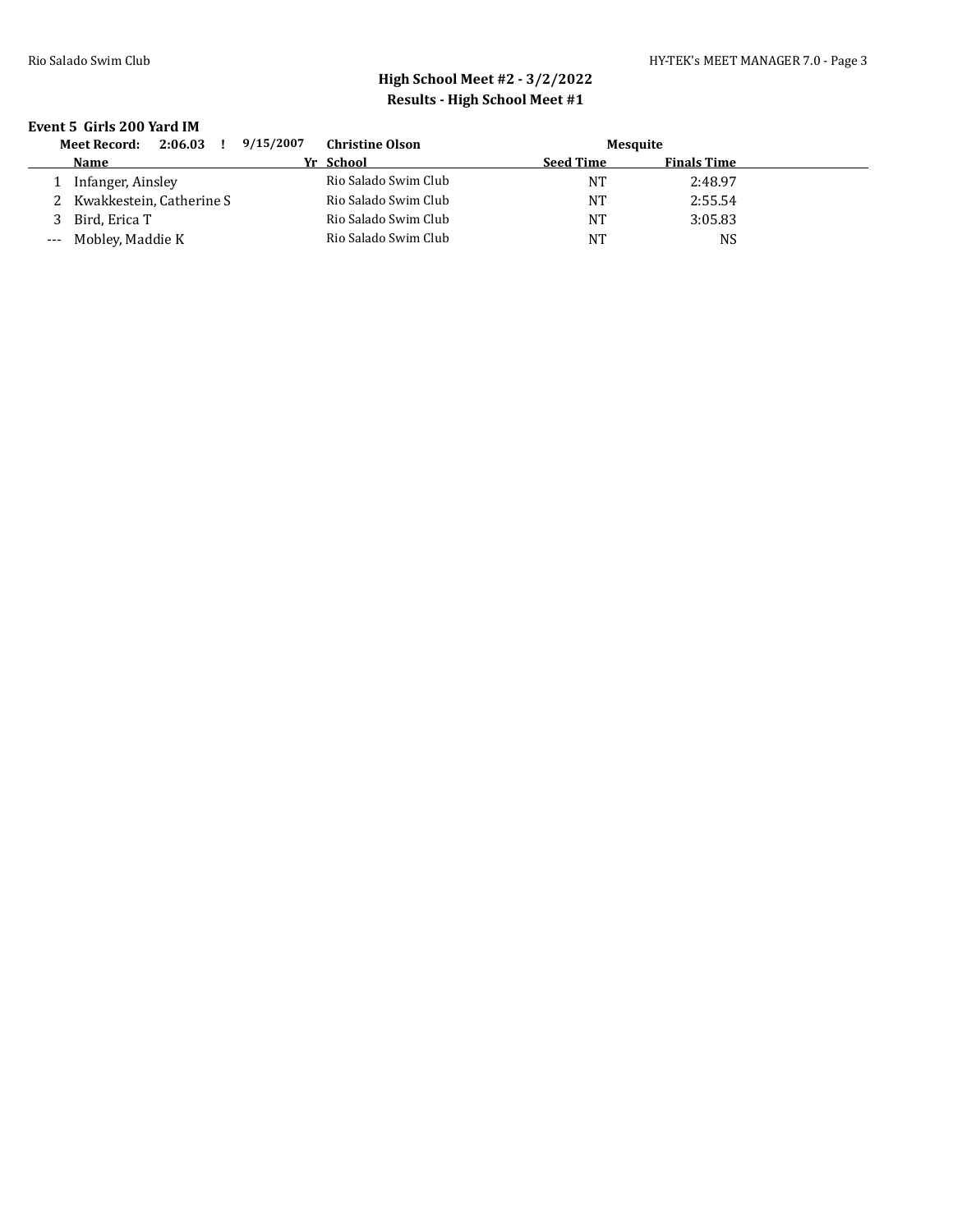### **Event 6 Boys 200 Yard IM**

| 1:53.95<br><b>Meet Record:</b> | 9/15/2012<br>Tucker Wells |           | <b>Brophy</b>      |  |
|--------------------------------|---------------------------|-----------|--------------------|--|
| <b>Name</b>                    | Yr School                 | Seed Time | <b>Finals Time</b> |  |
| Cruz. Aiden M                  | Rio Salado Swim Club      | NT        | 2:31.72            |  |
| 2 Keyes, Daniel L              | Rio Salado Swim Club      | 2:46.08   | 2:43.46            |  |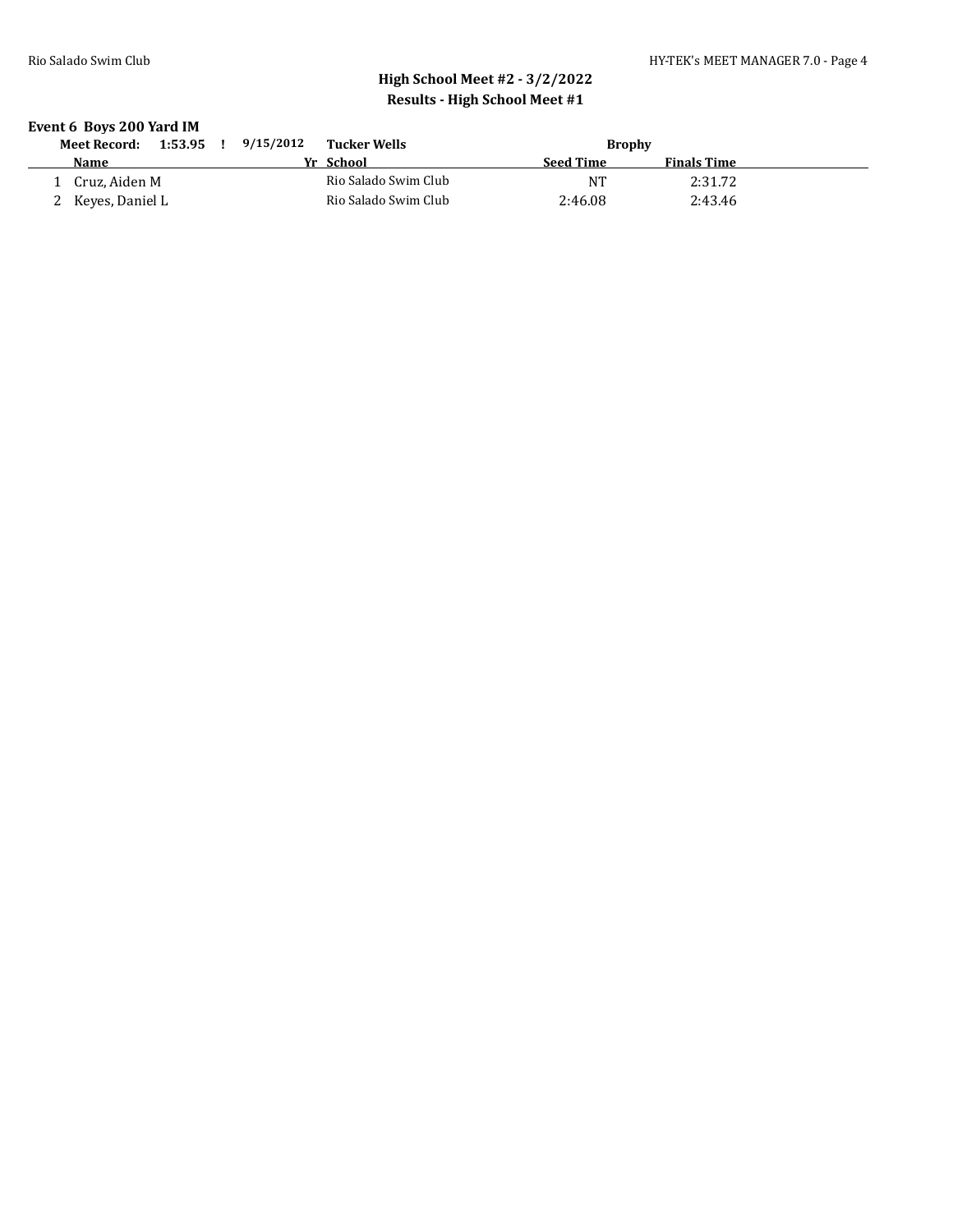### **Event 7 Girls 50 Yard Freestyle**

|              | <b>Meet Record:</b><br>23.16 | 9/15/2012 | <b>Victoria Toris</b> | Pinnacle         |                    |  |
|--------------|------------------------------|-----------|-----------------------|------------------|--------------------|--|
|              | Name                         | Yr School |                       | <b>Seed Time</b> | <b>Finals Time</b> |  |
| $\mathbf{1}$ | Infanger, Ainsley            |           | Rio Salado Swim Club  | <b>NT</b>        | 29.51              |  |
|              | Lindstrom, Avery S           |           | Rio Salado Swim Club  | NT               | 30.11              |  |
| 3            | Morris, Lexie P              |           | Rio Salado Swim Club  | 38.11            | 30.61              |  |
| 4            | Sherman, Toni                |           | Rio Salado Swim Club  | <b>NT</b>        | 30.93              |  |
| 5.           | Curtis, Krissy N             |           | Rio Salado Swim Club  | <b>NT</b>        | 31.05              |  |
| 6            | Klein, Lexi A                |           | Rio Salado Swim Club  | 32.22            | 31.50              |  |
| 7            | Mobley, Maddie K             |           | Rio Salado Swim Club  | <b>NT</b>        | 32.52              |  |
| 8            | Van Cuyck, Grace S           |           | Rio Salado Swim Club  | <b>NT</b>        | 32.74              |  |
| 9            | Jones, McKenna               |           | Rio Salado Swim Club  | 32.23            | 32.94              |  |
| 10           | Wilson, Daya L               |           | Rio Salado Swim Club  | 53.81            | 33.71              |  |
| 11           | Kendall, Lily U              |           | Rio Salado Swim Club  | 34.95            | 34.63              |  |
| 12           | Sherlin, Mariska A           |           | Rio Salado Swim Club  | 37.32            | 35.40              |  |
| 13           | Maxwell, Sophie N            |           | Rio Salado Swim Club  | 36.14            | 35.45              |  |
| 14           | Kwakkestein, Catherine S     |           | Rio Salado Swim Club  | 51.52            | 36.03              |  |
| 15           | Percy, Layla R               |           | Rio Salado Swim Club  | NT               | 36.37              |  |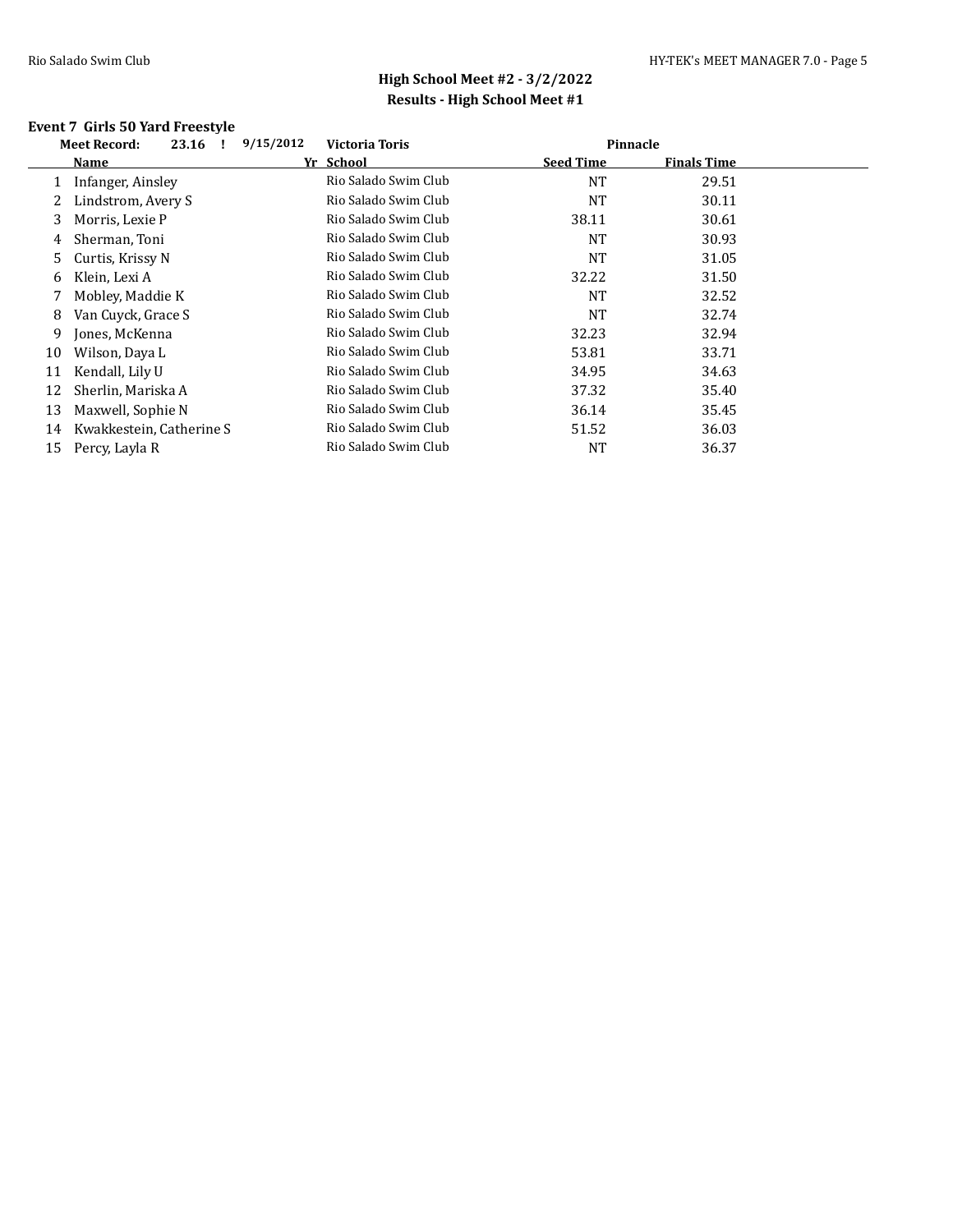### **Event 8 Boys 50 Yard Freestyle**

| <b>Meet Record:</b> | 21.11 |                                                                                                                                                                    | 9/15/2007 | <b>Adam Small</b>    |                  |                    |         |
|---------------------|-------|--------------------------------------------------------------------------------------------------------------------------------------------------------------------|-----------|----------------------|------------------|--------------------|---------|
| Name                |       |                                                                                                                                                                    |           |                      | <b>Seed Time</b> | <b>Finals Time</b> |         |
|                     |       |                                                                                                                                                                    |           | Rio Salado Swim Club | <b>NT</b>        | 25.66              |         |
|                     |       |                                                                                                                                                                    |           | Rio Salado Swim Club | NT               | 25.88              |         |
| Rugg, Davis         |       |                                                                                                                                                                    |           | Rio Salado Swim Club | NT               | 26.11              |         |
|                     |       |                                                                                                                                                                    |           | Rio Salado Swim Club | 28.70            | 29.17              |         |
|                     |       |                                                                                                                                                                    |           | Rio Salado Swim Club | 32.43            | 30.70              |         |
|                     |       |                                                                                                                                                                    |           | Rio Salado Swim Club | 37.23            | 30.93              |         |
|                     |       |                                                                                                                                                                    |           | Rio Salado Swim Club | 31.79            | 31.75              |         |
|                     |       |                                                                                                                                                                    |           | Rio Salado Swim Club | 34.03            | 32.25              |         |
|                     |       |                                                                                                                                                                    |           | Rio Salado Swim Club | 31.41            | 32.62              |         |
| Jung, Tayten        |       |                                                                                                                                                                    |           | Rio Salado Swim Club | 33.36            | 32.93              |         |
|                     |       |                                                                                                                                                                    |           | Rio Salado Swim Club | 33.91            | 34.38              |         |
|                     |       | Hickie, Garret M<br>Ruhl, Ethan W<br>Riecken, Jayden J<br>Dayao, Ryland C<br>Cruz, Aiden M<br>Heeg, Colvin S<br>Kasten, Alex D<br>Heeg, Nolan A<br>Hansen, Brady S |           |                      | Yr School        |                    | Corona- |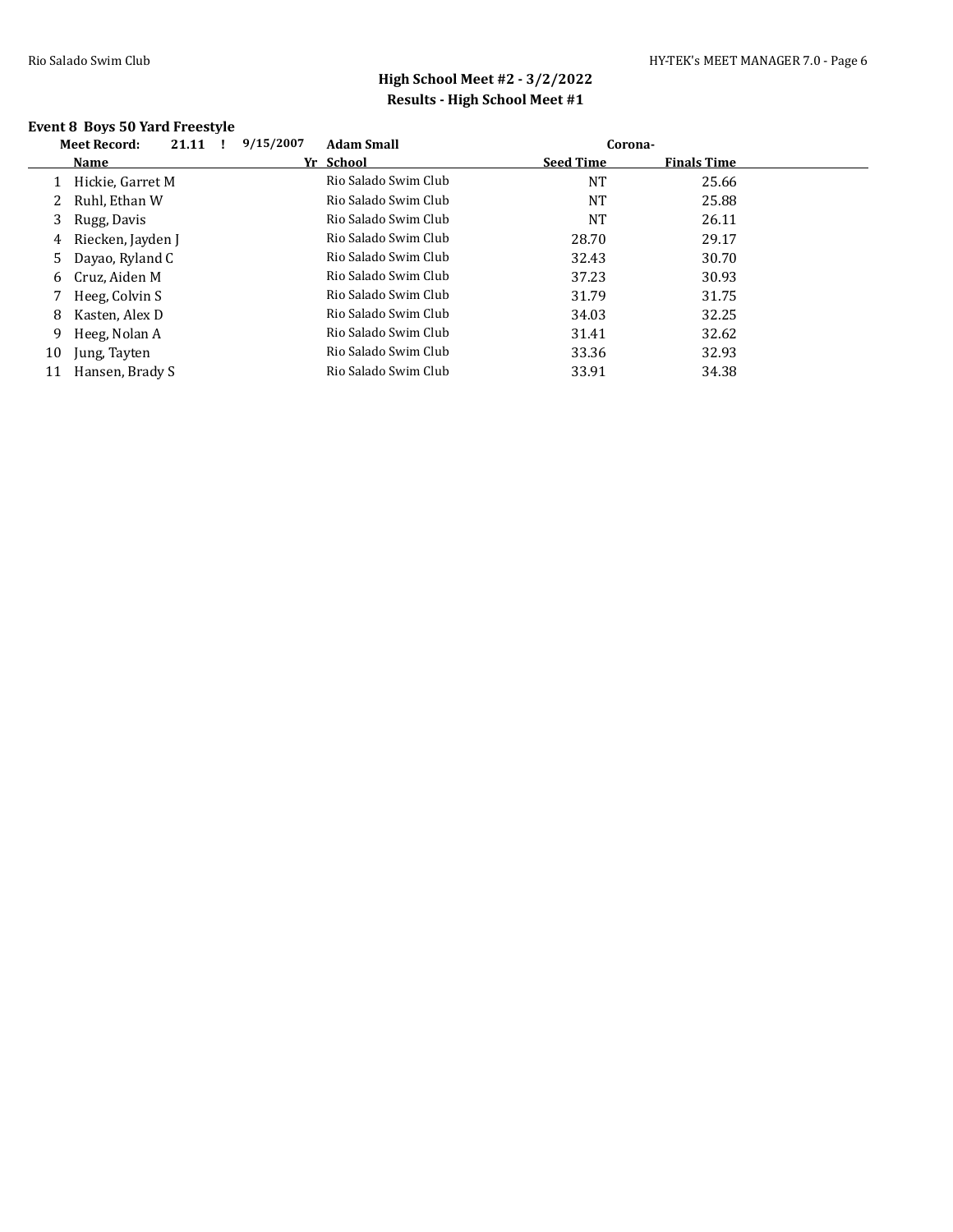### **Event 9 Girls 100 Yard Butterfly**

| 56.93<br><b>Meet Record:</b> | 9/15/2012 | Kendra Griffin       |                  | Pinnacle           |  |
|------------------------------|-----------|----------------------|------------------|--------------------|--|
| Name                         |           | Yr School            | <b>Seed Time</b> | <b>Finals Time</b> |  |
| Kwakkestein, Catherine S     |           | Rio Salado Swim Club | NT               | 1:19.05            |  |
| Lindstrom, Avery S           |           | Rio Salado Swim Club | NT               | 1:23.70            |  |
| Cole, Kenzie A               |           | Rio Salado Swim Club | <b>NT</b>        | 1:33.79            |  |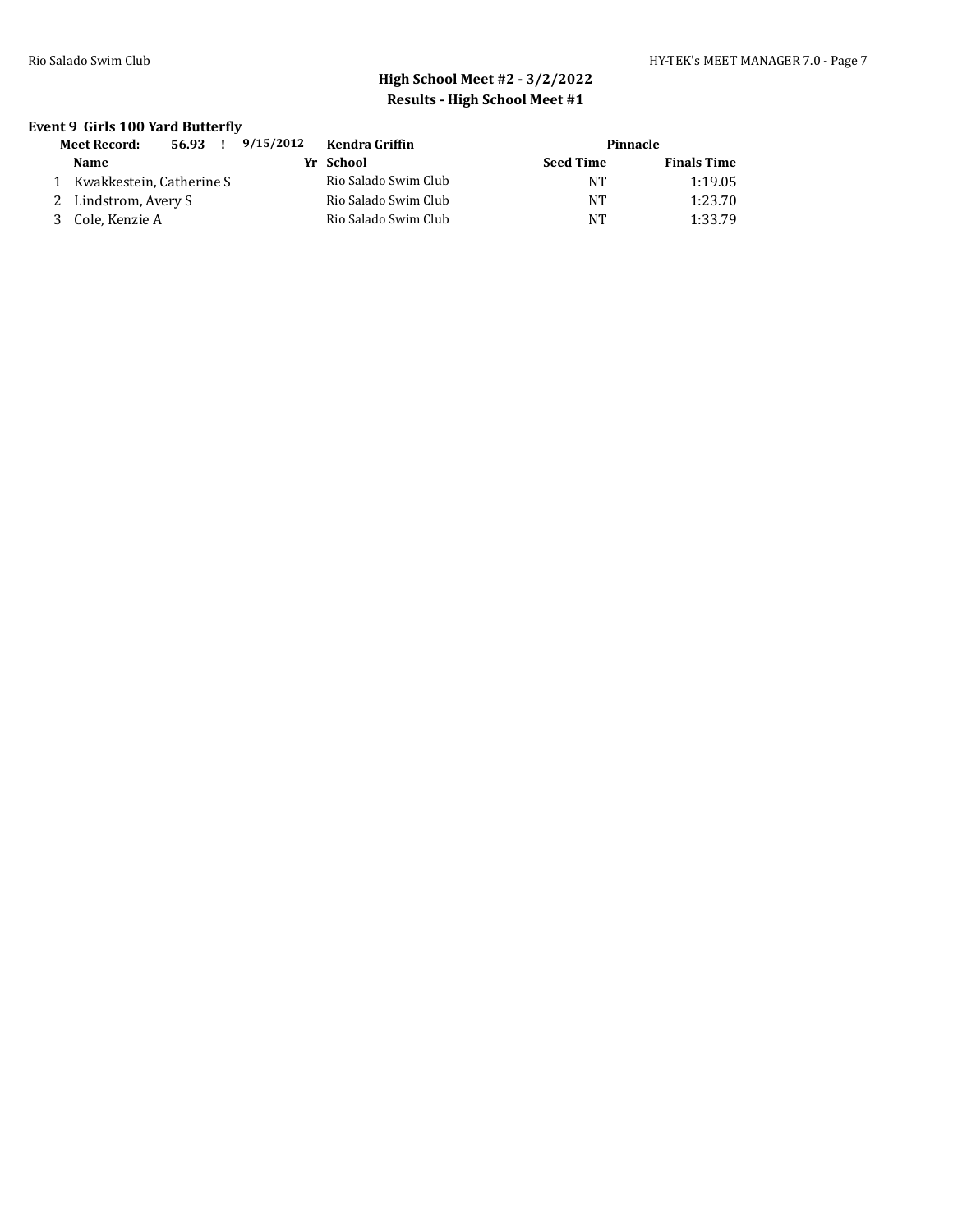### **Event 10 Boys 100 Yard Butterfly**

|   | 49.17<br><b>Meet Record:</b> | 9/20/2008 | John Wojciechowski   |                  | <b>Brophy</b> |                    |  |
|---|------------------------------|-----------|----------------------|------------------|---------------|--------------------|--|
|   | <b>Name</b>                  |           | Yr School            | <b>Seed Time</b> |               | <b>Finals Time</b> |  |
|   | Rugg, Davis                  |           | Rio Salado Swim Club | NT               |               | 1:02.23            |  |
|   | Cheng, Ryu                   |           | Rio Salado Swim Club | 1:18.56          |               | 1:15.60            |  |
|   | Lebedies, Dylan              |           | Rio Salado Swim Club | <b>NT</b>        |               | 1:22.13            |  |
| 4 | Asparuhov, Ivan R            |           | Rio Salado Swim Club | <b>NT</b>        |               | 1:22.60            |  |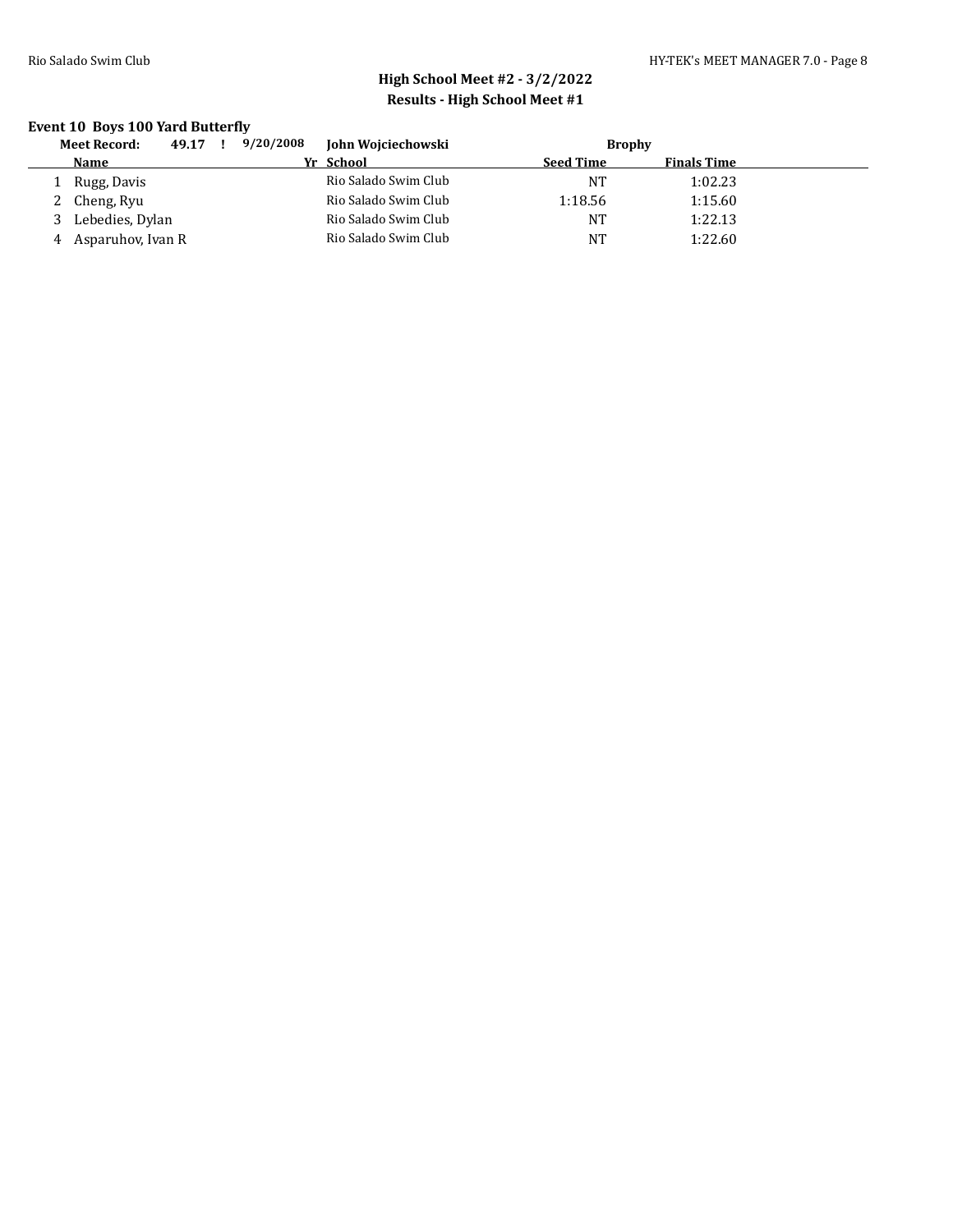### **Event 11 Girls 100 Yard Freestyle**

|    | 50.48<br><b>Meet Record:</b><br>- 1 | 9/15/2012 | <b>Victoria Toris</b> | Pinnacle         |                    |  |
|----|-------------------------------------|-----------|-----------------------|------------------|--------------------|--|
|    | Name                                |           | Yr School             | <b>Seed Time</b> | <b>Finals Time</b> |  |
|    | Infanger, Ainsley                   |           | Rio Salado Swim Club  | <b>NT</b>        | 1:06.62            |  |
| 2  | Morris, Lexie P                     |           | Rio Salado Swim Club  | NT               | 1:08.80            |  |
| 3  | Curtis, Krissy N                    |           | Rio Salado Swim Club  | <b>NT</b>        | 1:08.99            |  |
| 4  | Klein, Lexi A                       |           | Rio Salado Swim Club  | 1:16.77          | 1:10.21            |  |
| 5  | Anaya, Jaydan A                     |           | Rio Salado Swim Club  | 1:08.41          | 1:10.36            |  |
| 6  | Johnson, Katelyn                    |           | Rio Salado Swim Club  | <b>NT</b>        | 1:13.18            |  |
| 7  | Lindstrom, Avery S                  |           | Rio Salado Swim Club  | NT               | 1:13.75            |  |
| 8  | Bird, Erica T                       |           | Rio Salado Swim Club  | 1:14.52          | 1:14.01            |  |
| 9  | Sherman, Toni                       |           | Rio Salado Swim Club  | NT               | 1:14.65            |  |
| 10 | Van Cuyck, Grace S                  |           | Rio Salado Swim Club  | <b>NT</b>        | 1:15.33            |  |
| 11 | Wilson, Daya L                      |           | Rio Salado Swim Club  | <b>NT</b>        | 1:16.45            |  |
| 12 | Kendall, Lily U                     |           | Rio Salado Swim Club  | 1:21.73          | 1:19.29            |  |
| 13 | Percy, Layla R                      |           | Rio Salado Swim Club  | <b>NT</b>        | 1:23.47            |  |
| 14 | Maxwell, Sophie N                   |           | Rio Salado Swim Club  | 1:29.24          | 1:24.17            |  |
| 15 | Sherlin, Mariska A                  |           | Rio Salado Swim Club  | 1:26.85          | 1:26.74            |  |
| 16 | Cole, Kenzie A                      |           | Rio Salado Swim Club  | NT               | 1:28.18            |  |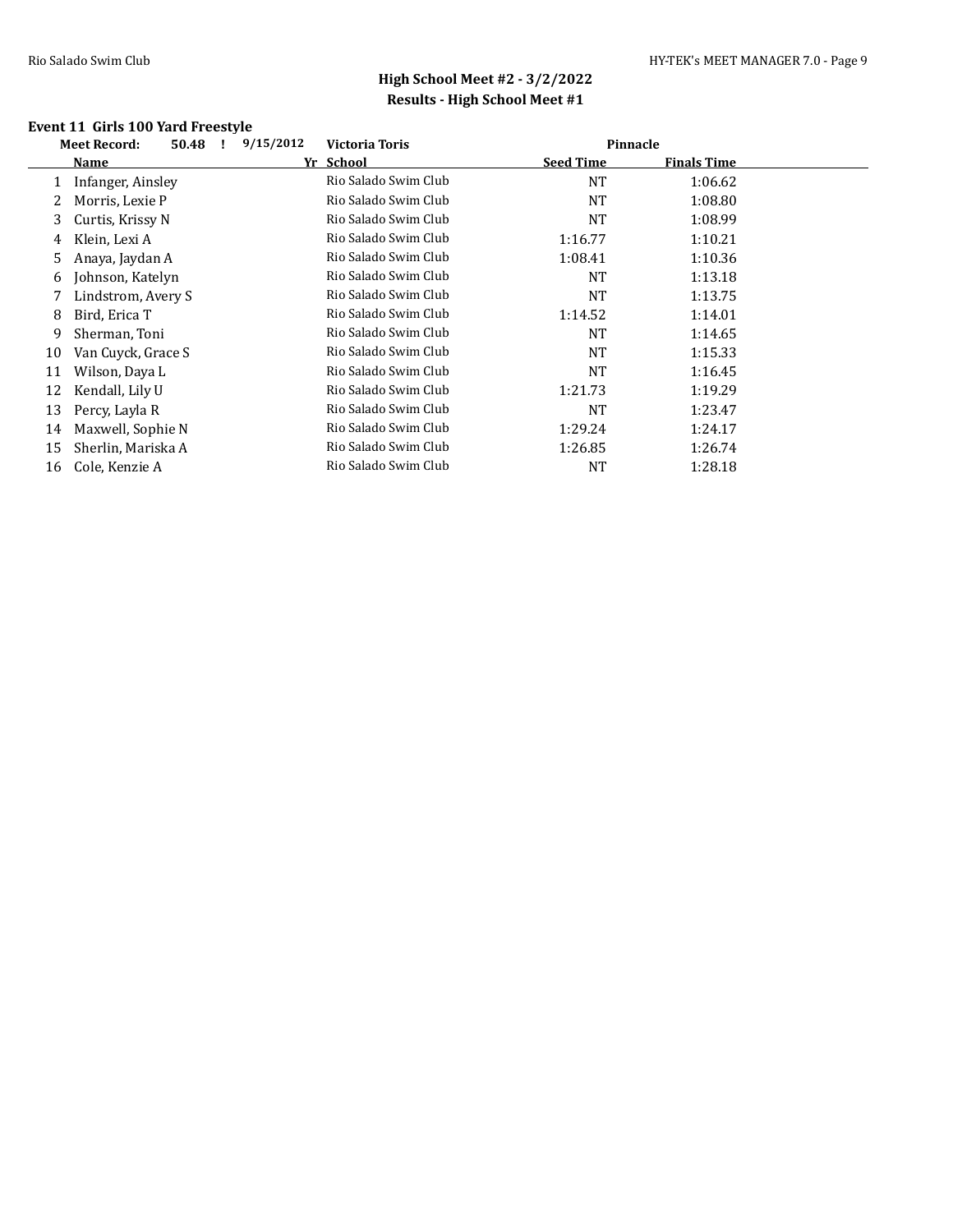### **Event 12 Boys 100 Yard Freestyle**

|    | <b>Meet Record:</b> | 44.36 | 9/11/2010 | <b>Tyler Messerschmidt</b> |                  | Desert Edge        |  |
|----|---------------------|-------|-----------|----------------------------|------------------|--------------------|--|
|    | Name                |       |           | Yr School                  | <b>Seed Time</b> | <b>Finals Time</b> |  |
|    | Greer, Nick L       |       |           | Rio Salado Swim Club       | 57.88            | 56.90              |  |
|    | 2 Keyes, Daniel L   |       |           | Rio Salado Swim Club       | 1:02.48          | 1:01.64            |  |
| 3  | Kasten, Alex D      |       |           | Rio Salado Swim Club       | 1:14.95          | 1:10.81            |  |
| 4  | Riecken, Jayden J   |       |           | Rio Salado Swim Club       | 1:11.28          | 1:11.78            |  |
| 5. | Dayao, Ryland C     |       |           | Rio Salado Swim Club       | 1:17.13          | 1:17.96            |  |
|    | --- Rugg, Davis     |       |           | Rio Salado Swim Club       | NT               | NS                 |  |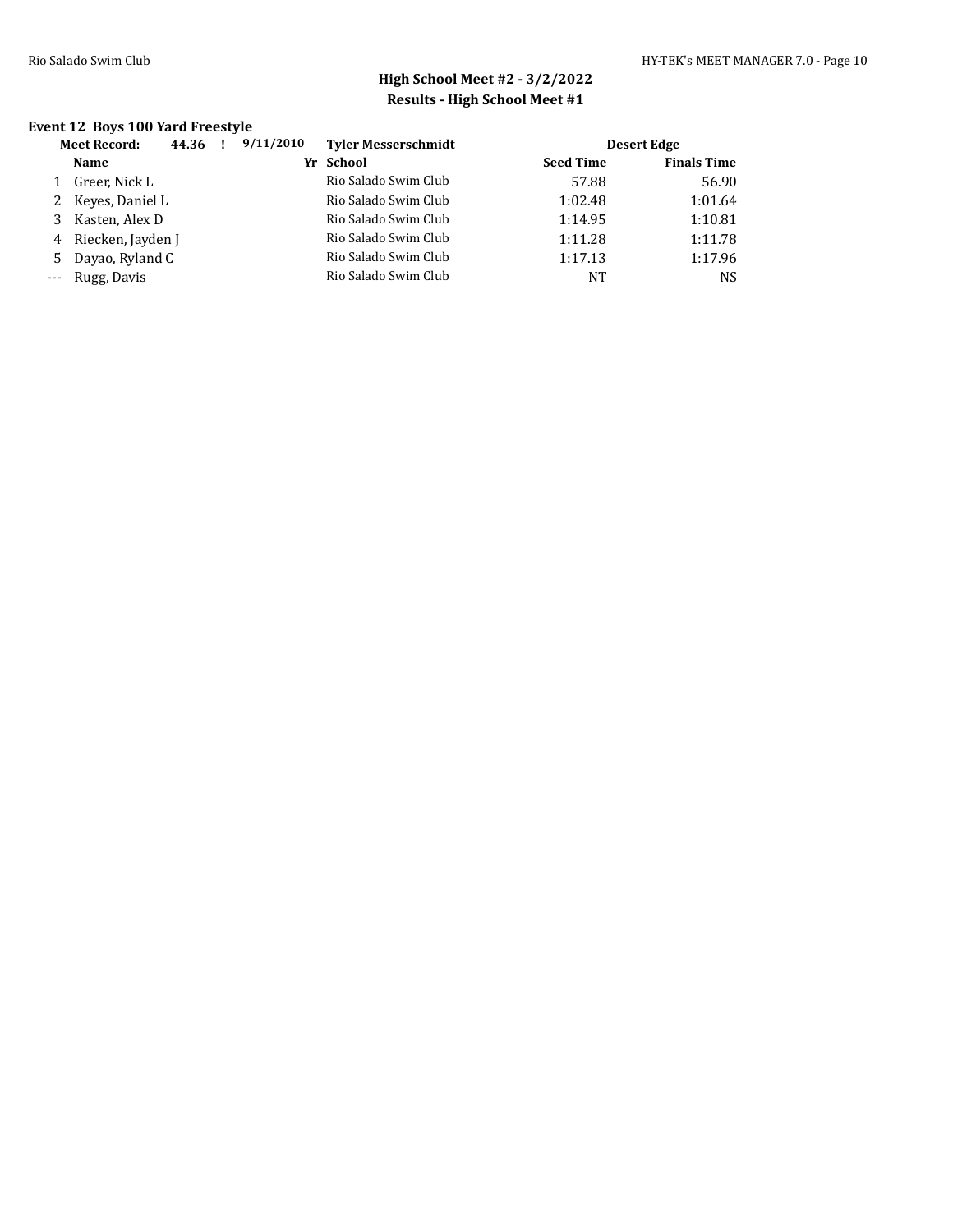### **Event 13 Girls 500 Yard Freestyle**

| 4:56.77<br>Meet Record: | 9/20/2008 | <b>Ashley Evans</b>  |                  | Pinn      |                    |  |
|-------------------------|-----------|----------------------|------------------|-----------|--------------------|--|
| <b>Name</b>             | Yr School |                      | <b>Seed Time</b> |           | <b>Finals Time</b> |  |
| Kean, Evalysia E        |           | Rio Salado Swim Club |                  | ΝT        | 6:44.50            |  |
| Morris, Lexie P         |           | Rio Salado Swim Club |                  | NT        | 7:06.92            |  |
| Curtis, Krissy N        |           | Rio Salado Swim Club |                  | <b>NT</b> | 7:26.55            |  |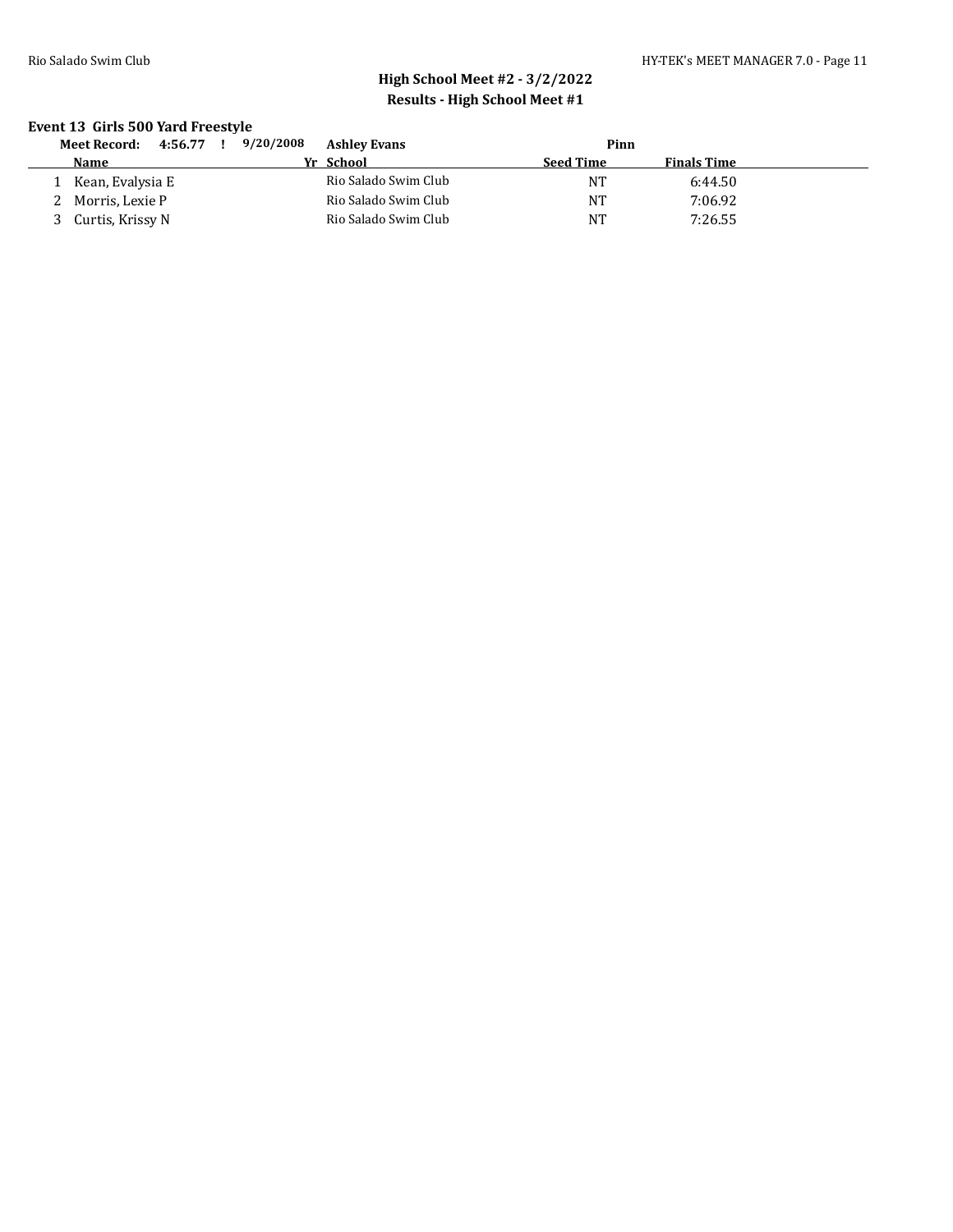### **Event 14 Boys 500 Yard Freestyle**

| 4:38.95<br>Meet Record: | 9/17/2011 | Chris Webb           |                  | <b>Brophy</b>      |  |
|-------------------------|-----------|----------------------|------------------|--------------------|--|
| <b>Name</b>             |           | Yr School            | <b>Seed Time</b> | <b>Finals Time</b> |  |
| Ruhl, Ethan W           |           | Rio Salado Swim Club | NT               | 5:43.14            |  |
| 2 Morse, Devon M        |           | Rio Salado Swim Club | 6:38.01          | 6:29.36            |  |
| Asparuhov, Ivan R       |           | Rio Salado Swim Club | <b>NT</b>        | 6:48.88            |  |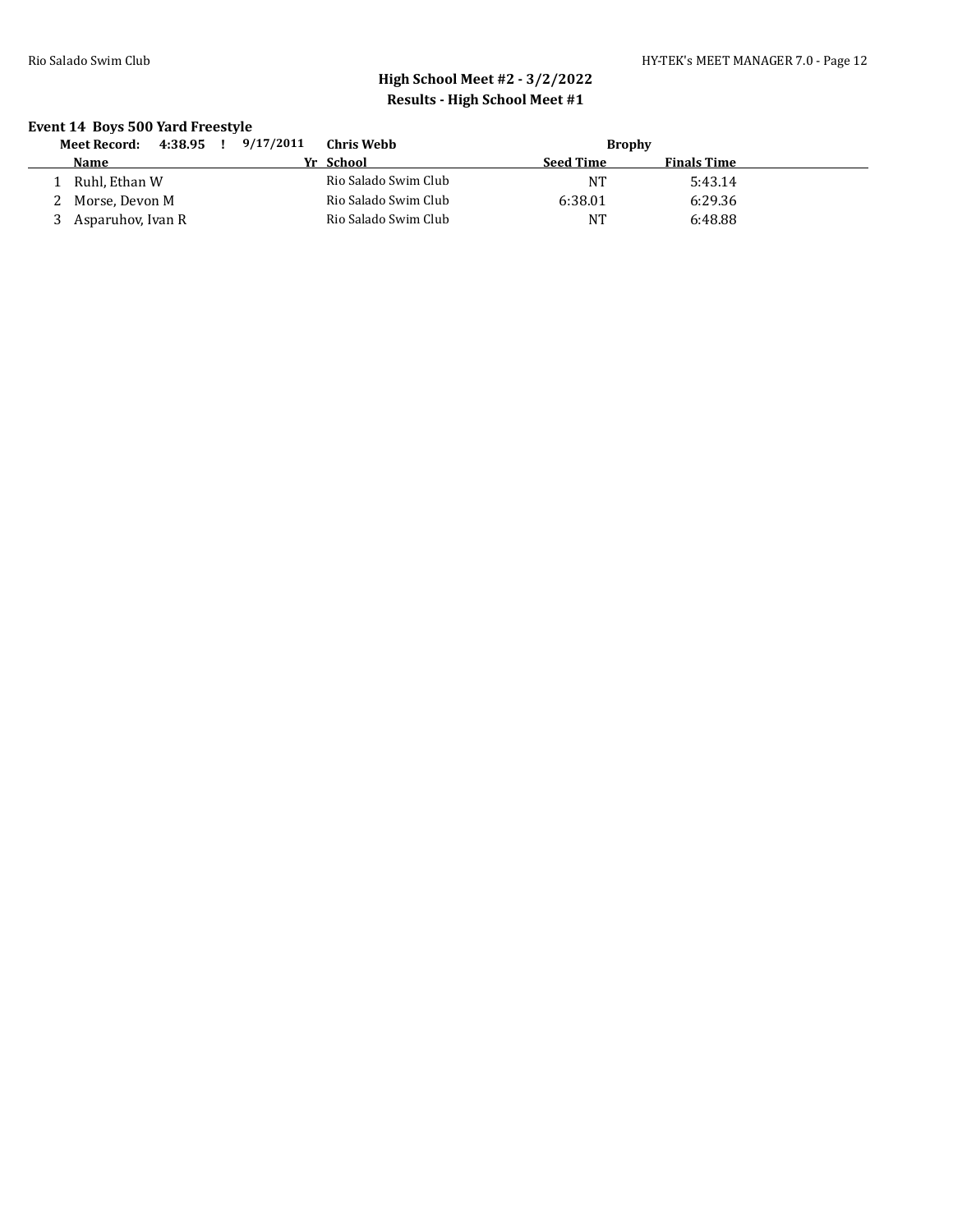#### **Event 17 Girls 100 Yard Backstroke**

|    | <b>Meet Record:</b> | 9/15/2012<br>55.87 |  | <b>Amy M Bilguist</b> |                  | Verrado-AZ         |  |  |
|----|---------------------|--------------------|--|-----------------------|------------------|--------------------|--|--|
|    | Name                |                    |  | Yr School             | <b>Seed Time</b> | <b>Finals Time</b> |  |  |
|    | Anaya, Jaydan A     |                    |  | Rio Salado Swim Club  | 1:22.00          | 1:23.52            |  |  |
| 2  | Wilson, Daya L      |                    |  | Rio Salado Swim Club  | NT               | 1:30.65            |  |  |
| 3  | Sherman, Toni       |                    |  | Rio Salado Swim Club  | NT               | 1:31.75            |  |  |
|    | 4 Maxwell, Sophie N |                    |  | Rio Salado Swim Club  | 1:36.38          | 1:34.72            |  |  |
| 5. | Jones, McKenna      |                    |  | Rio Salado Swim Club  | 1:33.06          | 1:48.42            |  |  |
| 6. | Kendall, Lily U     |                    |  | Rio Salado Swim Club  | NT               | 1:52.85            |  |  |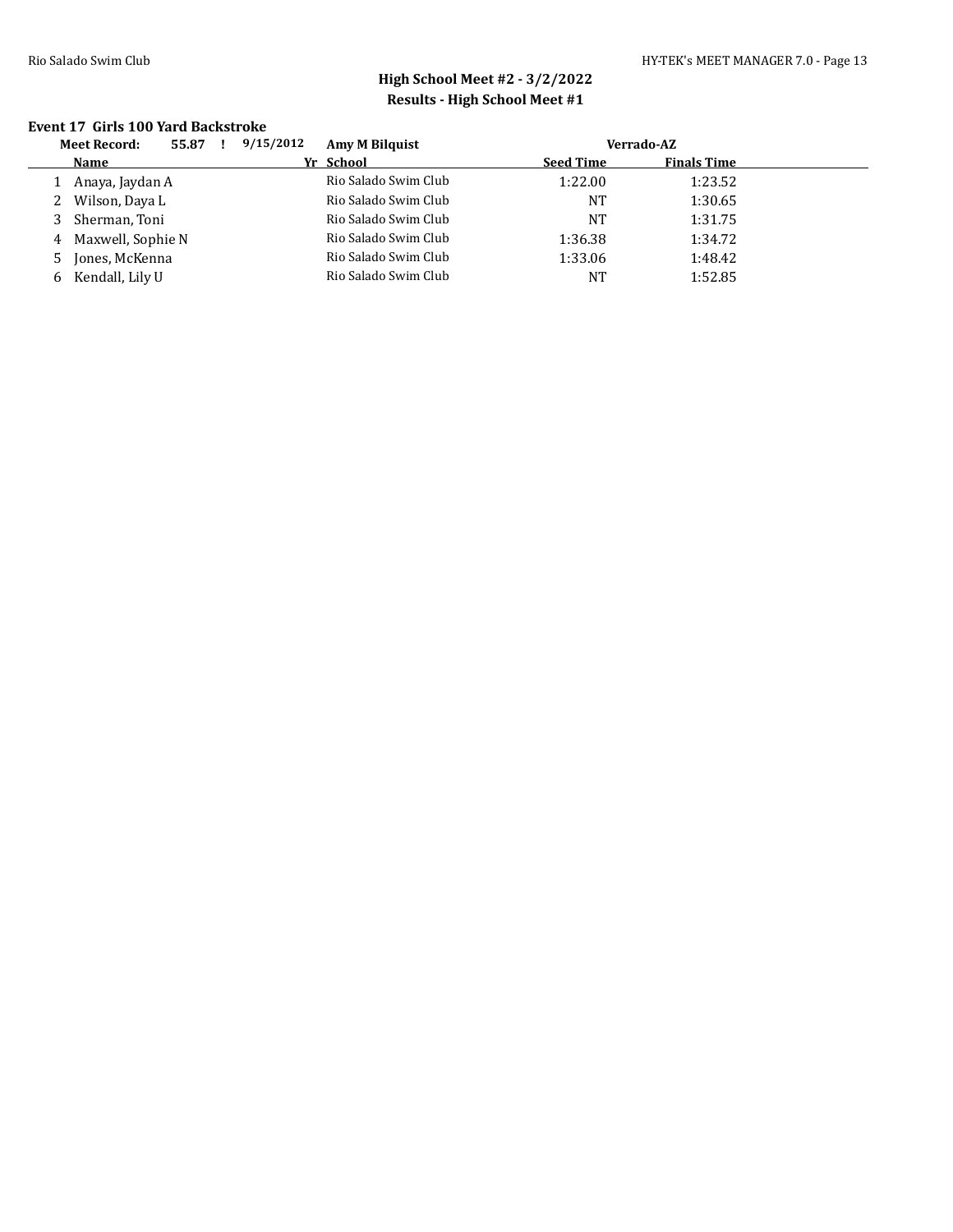### **Event 18 Boys 100 Yard Backstroke**

|    | <b>Meet Record:</b> | 50.97 | 9/20/2008<br><b>Tyler Messerschmidt</b> |                  | <b>Desert Edge</b> |  |
|----|---------------------|-------|-----------------------------------------|------------------|--------------------|--|
|    | Name                |       | Yr School                               | <b>Seed Time</b> | <b>Finals Time</b> |  |
|    | Cruz, Aiden M       |       | Rio Salado Swim Club                    | NT               | 1:12.74            |  |
|    | 2 Keyes, Daniel L   |       | Rio Salado Swim Club                    | NT               | 1:15.94            |  |
|    | Heeg, Colvin S      |       | Rio Salado Swim Club                    | 1:21.13          | 1:22.63            |  |
| 4  | Cheng, Ryu          |       | Rio Salado Swim Club                    | 1:20.06          | 1:22.93            |  |
| 5. | Lebedies, Dylan     |       | Rio Salado Swim Club                    | 1:23.29          | 1:29.74            |  |
| 6  | Riecken, Jayden J   |       | Rio Salado Swim Club                    | 1:36.22          | 1:30.79            |  |
|    | Dayao, Ryland C     |       | Rio Salado Swim Club                    | 1:40.99          | 1:37.71            |  |
| 8  | Heeg, Nolan A       |       | Rio Salado Swim Club                    | 1:31.13          | 1:43.08            |  |
|    |                     |       |                                         |                  |                    |  |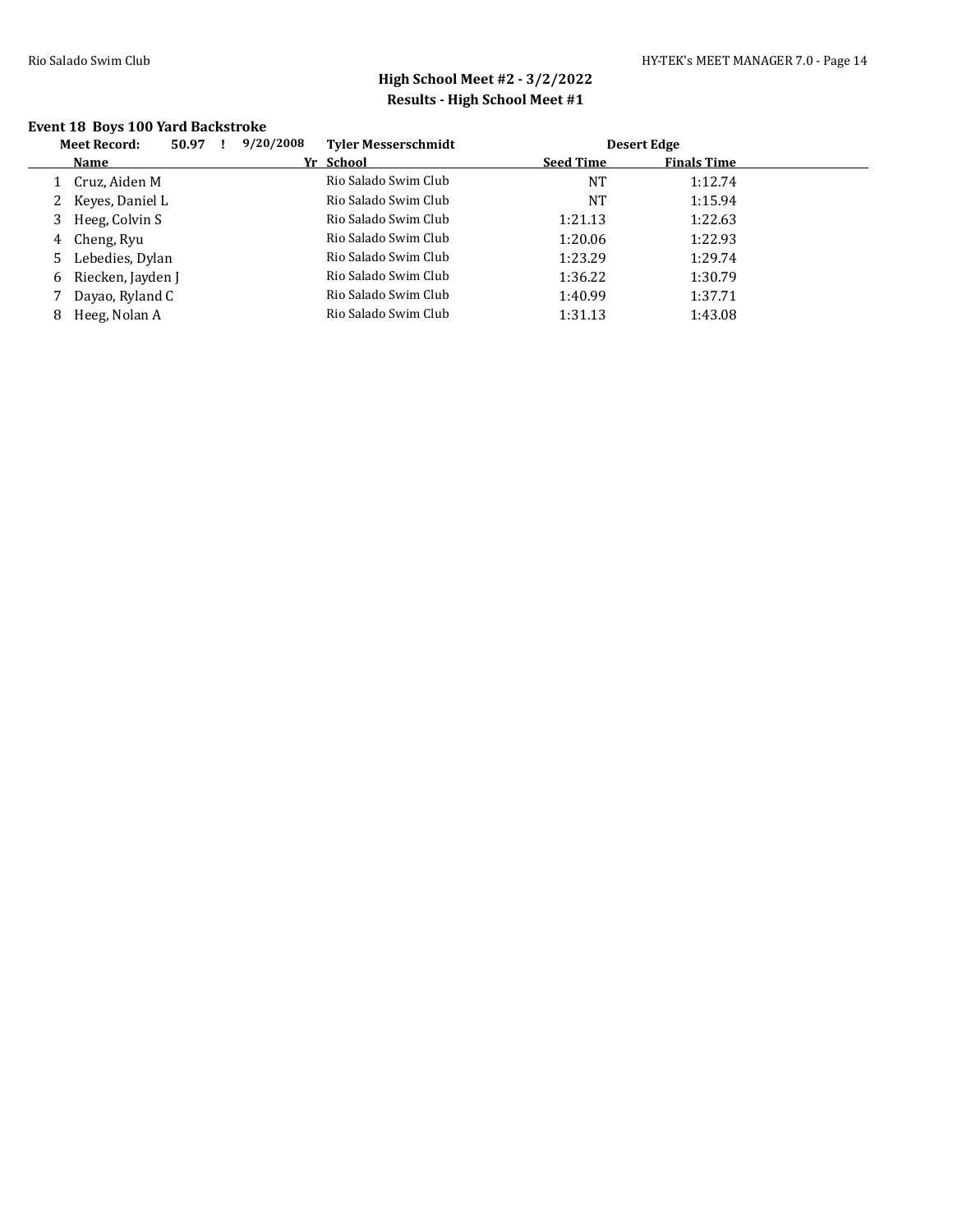#### **Event 19 Girls 100 Yard Breaststroke**

| <b>Meet Record:</b><br>1:03.01 | 9/20/2008 | <b>Katelyn Weddle</b> | Kofa             |                    |  |
|--------------------------------|-----------|-----------------------|------------------|--------------------|--|
| <b>Name</b>                    |           | Yr School             | <b>Seed Time</b> | <b>Finals Time</b> |  |
| Klein, Lexi A                  |           | Rio Salado Swim Club  | 1:31.89          | 1:28.84            |  |
| 2 Kean, Evalysia E             |           | Rio Salado Swim Club  | <b>NT</b>        | 1:29.06            |  |
| Bird, Erica T                  |           | Rio Salado Swim Club  | 1:44.31          | 1:40.92            |  |
| 4 Percy, Layla R               |           | Rio Salado Swim Club  | <b>NT</b>        | 1:45.06            |  |
| 5 Cole, Kenzie A               |           | Rio Salado Swim Club  | <b>NT</b>        | 1:52.07            |  |
| --- Mobley, Maddie K           |           | Rio Salado Swim Club  | <b>NT</b>        | <b>NS</b>          |  |
| Sherlin, Mariska A             |           | Rio Salado Swim Club  | <b>NT</b>        | <b>NS</b>          |  |